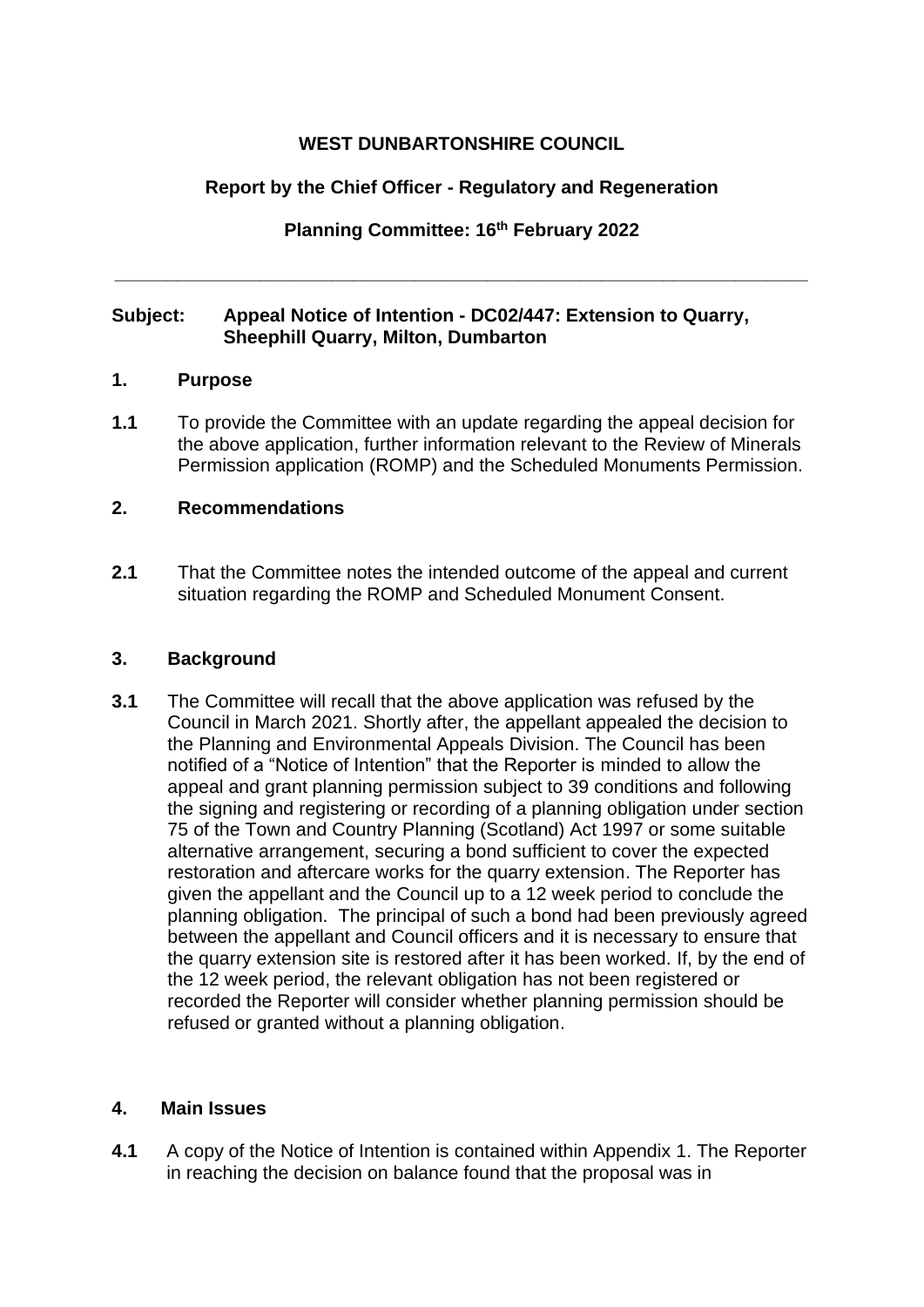accordance with the development plan. There was some tension with policy DC8 Minerals albeit the need for the development is one of several considerations, however it was concluded that the policy does not explicitly state that a need for the development must be demonstrated. For the same reason there is some tension with policy GB1 Green Belt. The only significant environmental effects are the visual effects of the extension from some locations, including cumulative effects with the extraction of the remainder of the quarry. However the Reporter concluded that these did not give rise to significant conflict with the development plan.

- **4.2** In respect of the other main issues it was concluded that there would be no other significant environmental effects and no conflict with the development plan. The updated noise assessment was not found to be inconsistent with the advice in Annex A of PAN50 and subject to the proposed noise conditions which sets noise limits, significant adverse noise effects are unlikely. In terms of blasting/vibration there are a number of proposed conditions which would control blasting in the extension area identical to those now imposed in the ROMP permission. There is no technical evidence before the Reporter which indicates that blasting from the extension area would cause vibration at problematic levels for any nearby properties. A similar conclusion was reached on dust deposition and relevant conditions would aim to ensure the extension area is operated so as to minimise the release of dust. In terms of the effects on core path users it was acknowledged there might be increased levels of noise and dust for path users in the vicinity of the proposed extension but this would only be for a fairly short stretch of path and unlikely to be a significant deterrent to users of the path. The low ecological value of the site means that there are no significant effects on biodiversity. Other matters identified by objectors were not considered to have a significant effect.
- **4.3** It was concluded by the Reporter that the proposed development accords with the relevant provisions of the development plan and that there are no material considerations which justify refusing to grant planning permission. The Reporter considered that the reasoned conclusions on the significant environmental effects of the proposed development are up to date. For the most part, the Reporter has imposed the conditions proposed by the Council and only made slight amendments so they align with the ROMP conditions. The Reporter has removed Conditions 19 and 20 relating to the main quarry road and to wheel washing of vehicles leaving the quarry and removed the first condition that the proposed development commence with 2 years as he does not believe that they are necessary for the appeal development.

#### Update on Review of Minerals Permission (ROMP)

**4.4** The appellant is appealing the conditions contained within the ROMP Decision Notice and has requested that the ROMP application should be determined only subject to the conditions set out in the Decision Notice with the exception that condition 2 in the Decision Notice should be deleted. Condition 2 excludes the Milton Hill area from quarrying. An appeal was lodged by the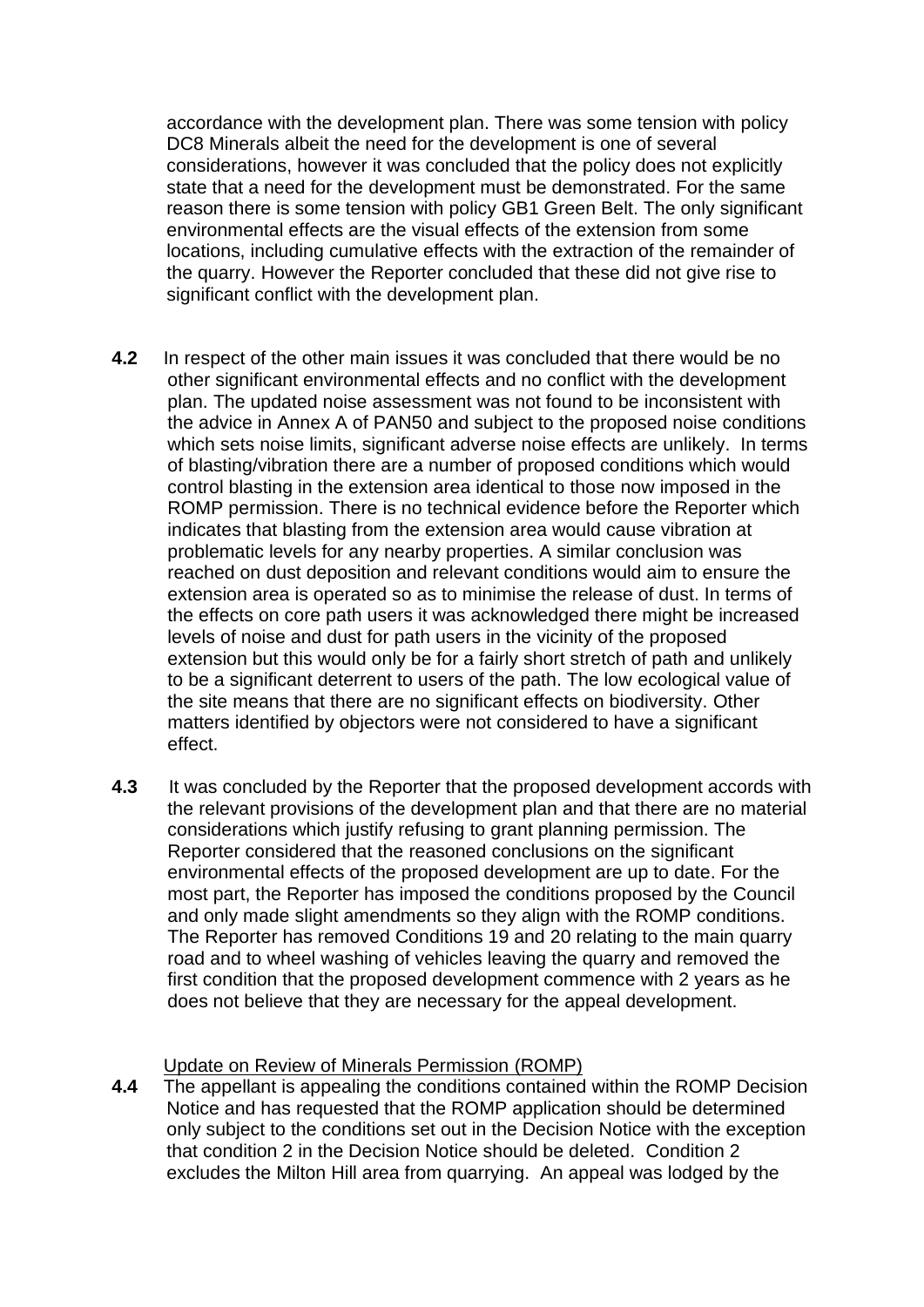appellant on 21<sup>st</sup> December 2021 to the Planning and Environmental Appeals Division. The appellant has stated that condition 2 is contrary to the local development plan and there is no other planning justification for imposition of condition 2. Condition 2 of the ROMP should be removed on the grounds that the imposition of it restricts the mineral rights of the appellant. Following the issuing of the Notice of Intention to grant planning permission for the extension area, the appellant and the Council have agreed to sist (i.e. suspend) the ROMP appeal pending the conclusion of the planning obligation and the issuing of the Decision Notice for the extension area.

Once the Decision Notice is issued, and planning permission granted, for the extension area the appellant has agreed to withdraw the appeal against the ROMP conditions.

### Scheduled Monument Consent

**4.5** The Council lodged representations to Historic Environment Scotland to the application for Scheduled Monument Consent for removal of Sheephill Fort. Historic Environment Scotland on 21<sup>st</sup> November were minded to grant Scheduled Monument Consent for quarrying operations which affect the Scheduled Monument subject to a number of conditions regarding the excavation, recording and publishing of findings regarding the Sheephill Fort. The application is presently awaiting a decision from the Scottish Ministers who have extended the time period for consideration.

## **5. People Implications**

**5.1** There are no personnel issues.

## **6. Financial and Procurement Implications**

- **6.1** The appellant has made a claim against the council for the award of its expenses in making the appeal against the refusal of the extension application. The Council has opposed any award of expenses. The claim will be dealt with by the Reporter at the same time as determining the appeal for the extension area.
- **6.2** There are significant financial implications for the Council if the appeal of the ROMP conditions proceeds and is successful.

## **7. Risk Analysis**

**7.1** A risk assessment is not required.

## **8. Equalities Impact Assessment (EIA)**

**8.1** There are no equalities issues identified.